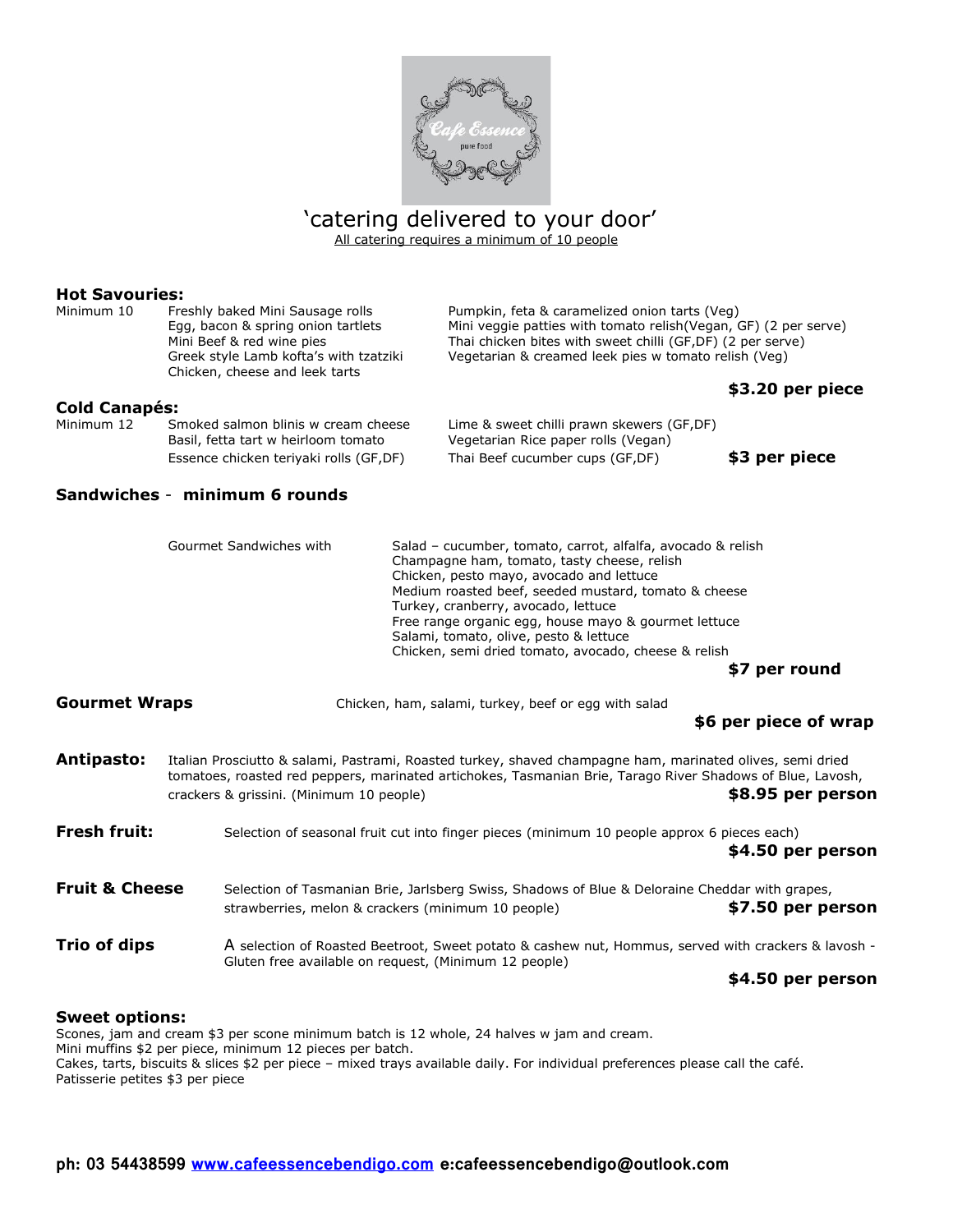## **Easy ordering package options:** (Minimum 10 people)

### **BREAKFAST PACKAGES:**

#### Option 1:

Mini muffins, Mini Croissants with Ham & cheese & jam, Fresh Fruit, Fresh Orange juice

\$12.90 per person

## Option 2:

Egg & bacon rolls, Mini croissants with ham & cheese & jam, Fresh fruit, Fresh Orange juice

\$15.00 per person

## Option 3:

Egg & Bacon rolls, Croissants Ham & cheese & jam, Mini muffins, Fresh fruit, Fresh Orange juice

\$16.50 per person

#### Option 4:

Full Buffet breakfast – Muesli, Fresh Fruit, Yoghurt, Croissants, Scrambled eggs, Bacon, Mushrooms, Hash browns, Tomato, Toasts, spreads, Juice.

\$27 per person (minimum 20 people)

## **MORNING/AFTERNOON TEA PACKAGES – minimum 10 people:**

Morning tea Option 1:

- Selection of mini cakes, tarts and slices 3 items per person
- \$6 per person (min 6 people)

#### Morning tea Option 2:

Mini muffins, selection of mini cakes, tarts and slices, fresh fruit 2 items per person plus fruit \$9.00 per person (min 6 people)

## Morning tea - Option 3: Triangle sandwiches, macarons, lemon tarts, mini éclairs, shortbread. (6 items per person) \$16 per person (min 20 people)

#### **LUNCH PACKAGES – minimum 10 people:**

Option 1: ½ round Gourmet

**Sandwiches** Gourmet wrap Fresh Fruit \$13 per person

#### Option 2:

1 round Gourmet **Sandwiches** Fresh Fruit 2 pieces Cakes, Slices \$15.50 per person

Option 3: 1 ½ rounds Gourmet **Sandwiches** Fresh Fruit

\$15 per person

Option 4: 1 round Gourmet Sandwiches, 1 wrap, Fresh Fruit

\$17.50 per person

## **HOT LUNCH COMBO'S – minimum 10 people**

Hot Option 1: 3 Hot savouries 1 round Gourmet Sandwiches

\$16.60 per person

#### Hot Option 2: 3 Hot savouries 1 round Gourmet Sandwiches Fresh Fruit \$21.10 per person



Hot Option 4: 3 Hot savouries 1 Gourmet wrap 3 pieces Cakes Slices \$21.60 per person